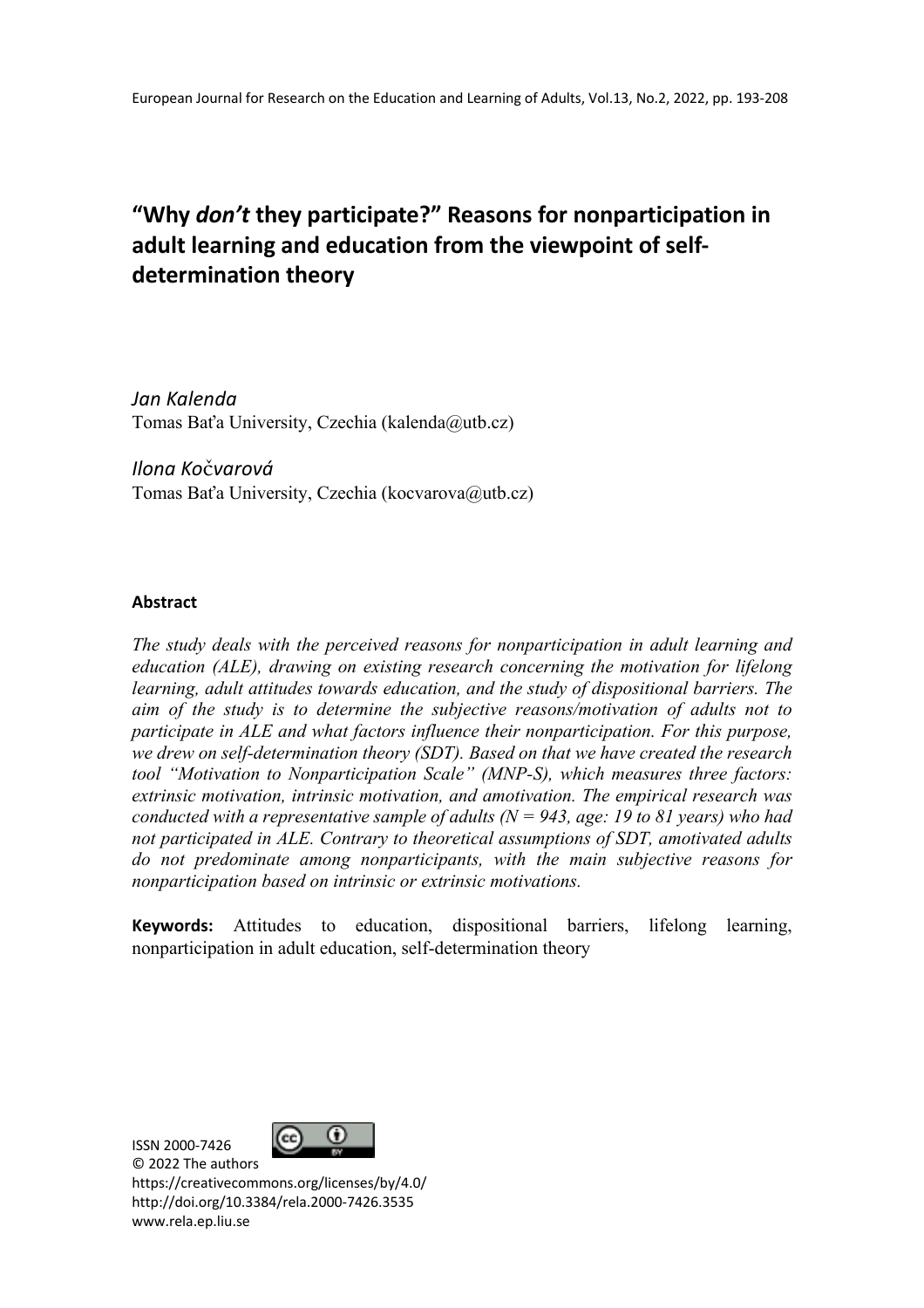## **Introduction**

One of the traditional questions in research on participation in adult learning and education (ALE) is that of why do adults participate? Since the 1960s many researchers have addressed this question (see, e.g., Boeren, 2016; Boeren et al., 2010, 2012a, 2012b; Blunt & Yang, 2002; Boeren & Holford, 2016; Boshier, 1971, 1977; Houle, 1961; Isaac et al., 2001; Mulenga & Liang, 2008). Within this extensive research, several tools have been validated, with various typologies of participants which can aid in understanding the subjective reasons behind participation in ALE.

Despite this extensive research and the documented benefits of lifelong learning (e.g., Antikainen, 2006; Psacharopoulos, 2006; Regmi, 2015), in most countries nonparticipants still outnumber participants (Desjardins, 2017). In some cases, they make up the vast majority of adults, a population referred to by Margaret Becker Patterson (2018) as the "forgotten 90%." In accordance with Sharan Merriam and Lisa Baumgartner (2020, p. 92), we therefore pose the question: Why do adults not participate? This remains one of the "biggest mysteries of adult education" (Merriam & Baumgartner, 2020, p. 96).

This question is typically approached in three different ways. The first one includes socio-psychologically oriented studies (e.g., Baert et al., 2006; Blunt & Yang, 2002; Kyndt et al., 2013a) based on the tradition of valence-instrumentality-expectancy theory (Vroom, 1964), and focusing on the attitudes of adults towards lifelong learning. Attitudes in the form of expectations and the significance of ALE are part of a complex process of decision-making regarding participation (Boeren, 2016, 2017). The scholarly literature comes to a conclusion that if adults do not consider education important or are not interested in it, they tend not to participate (Baert et al., 2006; Kyndt et al., 2013a).

The second approach explains the nonparticipation using the concept of barriers. In this respect, the research tradition initiated by Patricia Cross and her chain-of-response model (1981; see also Courtney, 1992, Darkenwald & Valentine, 1985; Rubenson, 1977; Valentine & Darkenwald, 1990) distinguishes the so-called institutional, situational and dispositional barriers that prevent individuals from participating in ALE. The occurrence of barriers is then linked to various structural factors which affect the unequal rate of these barriers within different social groups or countries (see, e.g., Rubenson, 2011, 2018; Rubenson & Desjardins, 2009; Roosmaa & Saar, 2017 Saar et al., 2013, Saar & Räis, 2017).

Regarding subjective reasons for nonparticipation, the so-called dispositional barriers are particularly important, including attitudes and self-perception (Cross, 1981, p. 98). In the case of these adults, nonparticipation is often related to the lack of motivation, indifference, fear associated with organized learning or insufficient level of skills for further education. According to Maurer et al. (2003, see also Patterson, 2018), individuals with lower levels of self-efficacy may find participation in ALE more difficult.

The third research line includes studies (e.g., Cincinnato et al., 2016; Dämmrich et al., 2014, 2015; Gorard & Selwyn, 2005; Robert, 2012) that address various microsocial factors - especially age, the level of education, gender and economic status. At the same time, microsocial factors are thought to influence both the individual motivation and opportunities for education and training.

In this study, we attempt to build on all three traditions to develop a theoretical and empirical dialogue among them. In this regard, our intention is to analyze three interrelated subjective factors affecting nonparticipation in ALE: (1) specific attitudes of adults (vis-à-vis the first approach above), which correspond to (2) dispositional barriers to education (the second approach), and how these factors are influenced by (3)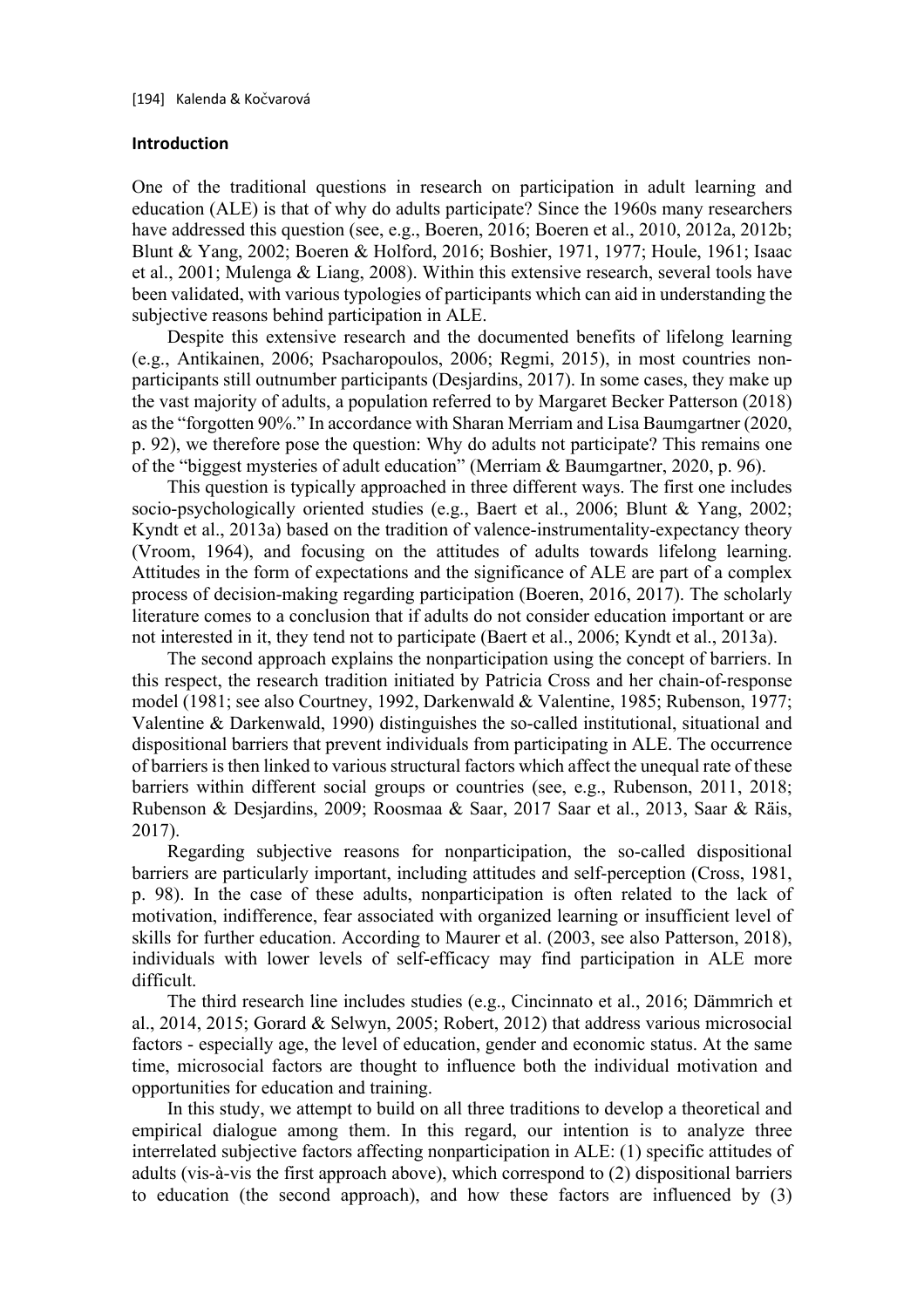microsocial factors (the third approach). We believe that the unifying framework for such a dialogue may be self-determination theory, which provides the theoretical basis for our following empirical investigation.

By focusing on the reasons for nonparticipation, we do not deny the influence of structural factors (Desjardins et al., 2006; Rubenson, 2018). Therefore, we also take into account the effect of microsocial variables on the attitudes of adults. However, we also argue that inquiring into the subjective reasons for nonparticipation cannot be avoided, as this approach facilitates an understanding of why some social groups have certain attitudes towards ALE while others have completely different ones (Paldanius, 2007). In this context, the dispositional factors of nonparticipation have often been neglected in main international surveys regarding ALE such as PIAAC and AES. While these instruments are valuable in other ways, they do not contain enough items to provide convincing and detailed results regarding dispositional factors (Hovdhaugen & Opheim, 2018).

## **The aims and purpose of the study**

The main goal of this study is to determine the motivation (reasons) of adults not to participate in ALE. What are their attitudes, which can also act as dispositional barriers to participation in ALE?

- 1. The first secondary objective is to determine the structure of this motivation on the basis of self-determination theory.
- 2. The second secondary objective is to determine the structure of nonparticipants on the basis of the prevailing reasons for nonparticipation in ALE.
- 3. The third secondary objective is to identify the main microsocial factors (age, gender, and highest level of education) that influence the prevailing reasons for nonparticipation in ALE.

## **Theoretical background and hypotheses**

The theoretical basis of the study is self-determination theory (SDT), a concept formed by Edward Deci and Michael Ryan (2013, 2017) (Ryan & Deci, 2019), which today ranks among one of the most widespread theories of motivation. SDT provides conceptual apparatus that allows us to understand the reasons behind nonparticipation in ALE.

Several important arguments can be put forth in favor of the application of SDT in the field of ALE. First, it represents an integrative concept of human motivation which has been successfully used to investigate the involvement of adults in a range of activities which may be considered similar to ALE, such as sports activities, work behavior and health prevention (Deci & Ryan, 2017). Second, SDT has been used successfully for more than three decades to study the learning environment of children and adolescents (Nolen, 2020; Ryan & Deci, 2020). Third, SDT provides a rich set of research tools (e.g., Vallerand et al. 1993, 1994) that can be used to study motivation in ALE, thus complementing and expanding the currently limited number of such tools (Boeren, 2018, 2019). Fourth, a number of researchers (Boeren, 2016, 2017; Merriam & Baumgartner, 2020) in have argued for a more extensive use of SDT not only to understand individual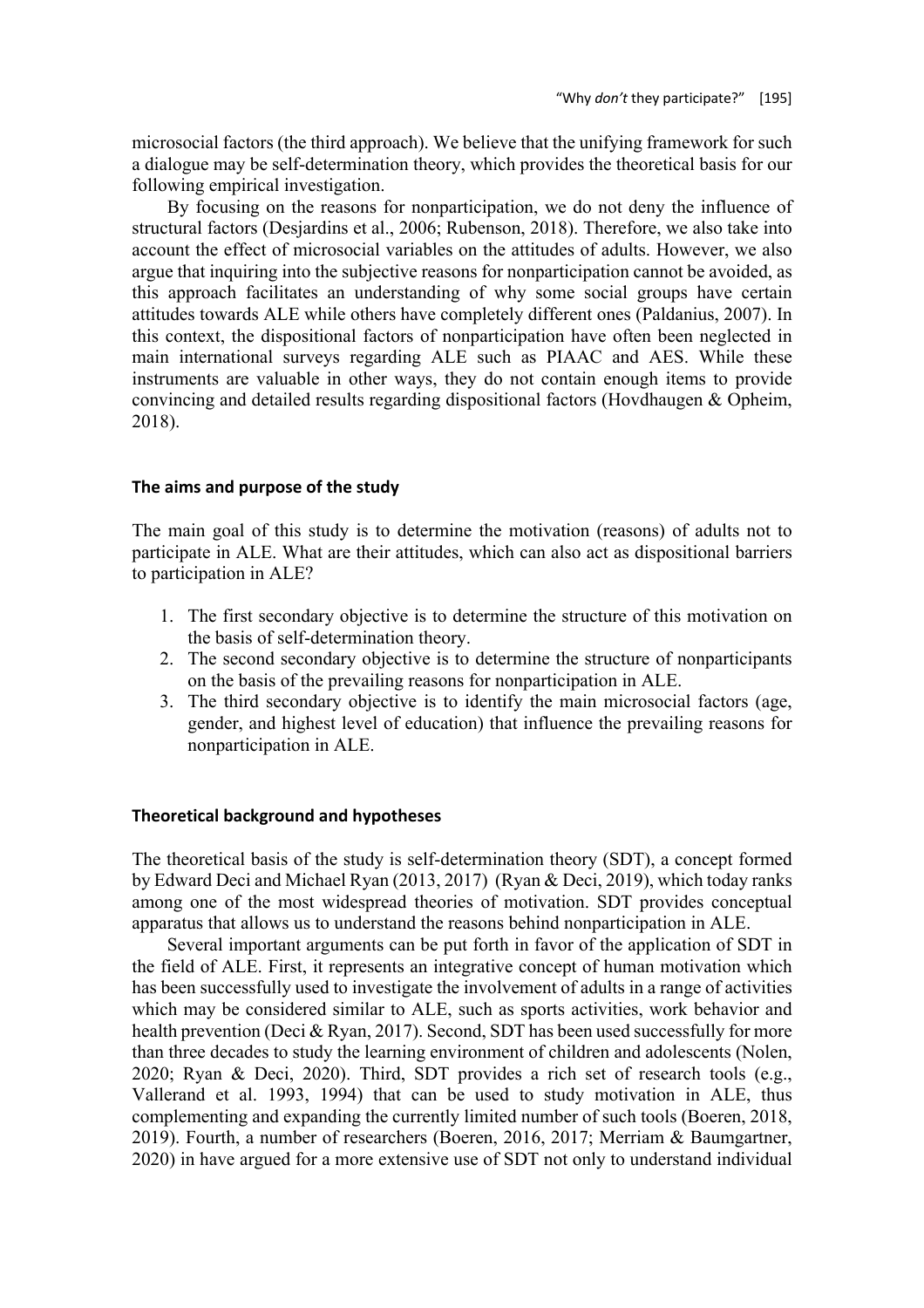participation in lifelong learning, but also the relationship between ALE and the fulfillment of basic human needs.

SDT is based on the premise of three basic human needs individuals must fulfil to experience well-being: (1) competence, (2) relatedness, and (3) autonomy. Human behavior is connected with efforts to meet these three needs, or to eliminate the frustration caused by not meeting them for an extended period.The satisfaction of needs is put causally into action through the motivation of individuals (Ryan & Deci, 2000), including what "moves people to action, what energizes and gives direction to behavior" (Deci & Ryan, 2017, p. 13). Motivation is then internally differentiated according to the degree of control and autonomy of individuals. In this regard, a continuum can be plotted between autonomous and highly self-determined motivation, referred to as intrinsic motivation, and weakly self-determined behavior, which is characterized by amotivation and subsequent types of extrinsic motivation with varying degrees of internalization of external control (Howard et al., 2017; Ryan & Deci, 2020).

According to SDT, intrinsic motivation refers to activities that are performed merely for the sheer satisfaction of them. Typically, internally motivated activities are most often games, exploration, and other activities that people engage in to experience a feeling of self-fulfillment and satisfaction (Deci & Ryan, 2013, 2017). Competence and a high degree of internalization regarding the value of a certain activity are the central elements of intrinsic motivation, based on which individuals differ from each other in the degree to which they consider a certain activity to be interesting and internally satisfactory (Deci & Ryan, 2017, p. 117). Due to the high degree of internalization, this type of motivation is highly independent of external conditions..

As has been described by a number of researchers (e.g., Cross, 1981, Darkenwald & Valentine, 1985; Valentine & Darkenwald, 1990), ALE is not seen by many individuals as an activity which could lead to inner satisfaction and fulfillment, or provide a sense of self-competence. According to SDT (Gnambs & Hanfstingl 2016), this phenomenon can be expected especially in adults because a decrease in the intrinsic motivation to learn already begins in adolescence.

Extrinsic motivation is a highly heterogeneous category, one primarily associated with the instrumental orientation of people (Deci & Ryan, 2013, 2017). Therefore, it is usually saturated with external reward, social recognition, or avoidance of punishment. Compared to intrinsic motivation, it is much more dependent on situational conditions and external control. As a result, the various types of extrinsic motivation depend on the degree of internalization by the subject. For this reason, SDT distinguishes four subtypes of extrinsic motivation (Ryan & Deci, 2020): (1) extrinsic motivation with external regulation and the key role of external rewards and punishments; (2) extrinsic motivation with introjected regulation in which the individual places emphasis on being recognized by others; (3) extrinsic motivation with identification, which includes a conscious assessment of an activity, and (4) extrinsic motivation with integration. The last subtype comes closest to intrinsic motivation, since it is characterized by an internalized value of the activity which corresponds to the subject's own self-concept.

In the case of extrinsic motivation, ALE is not seen as an activity that leads to the fulfillment of the personal goals of adults, i.e., to gain some form of reward, for example in the form of pay increases, improved position in the labor market, or social recognition by friends or co-workers. Furthermore, it does not seem to help them to solve problems in their daily lives. In the context of ALE, these will most often be goals related to the job and are. most often associated with the extrinsic motivation to (not)participate in lifelong learning (Desjardins et al., 2006; Ure & Asslid, 2013). Based on the above-mentioned definitions, we formulate the following hypothesis (H1):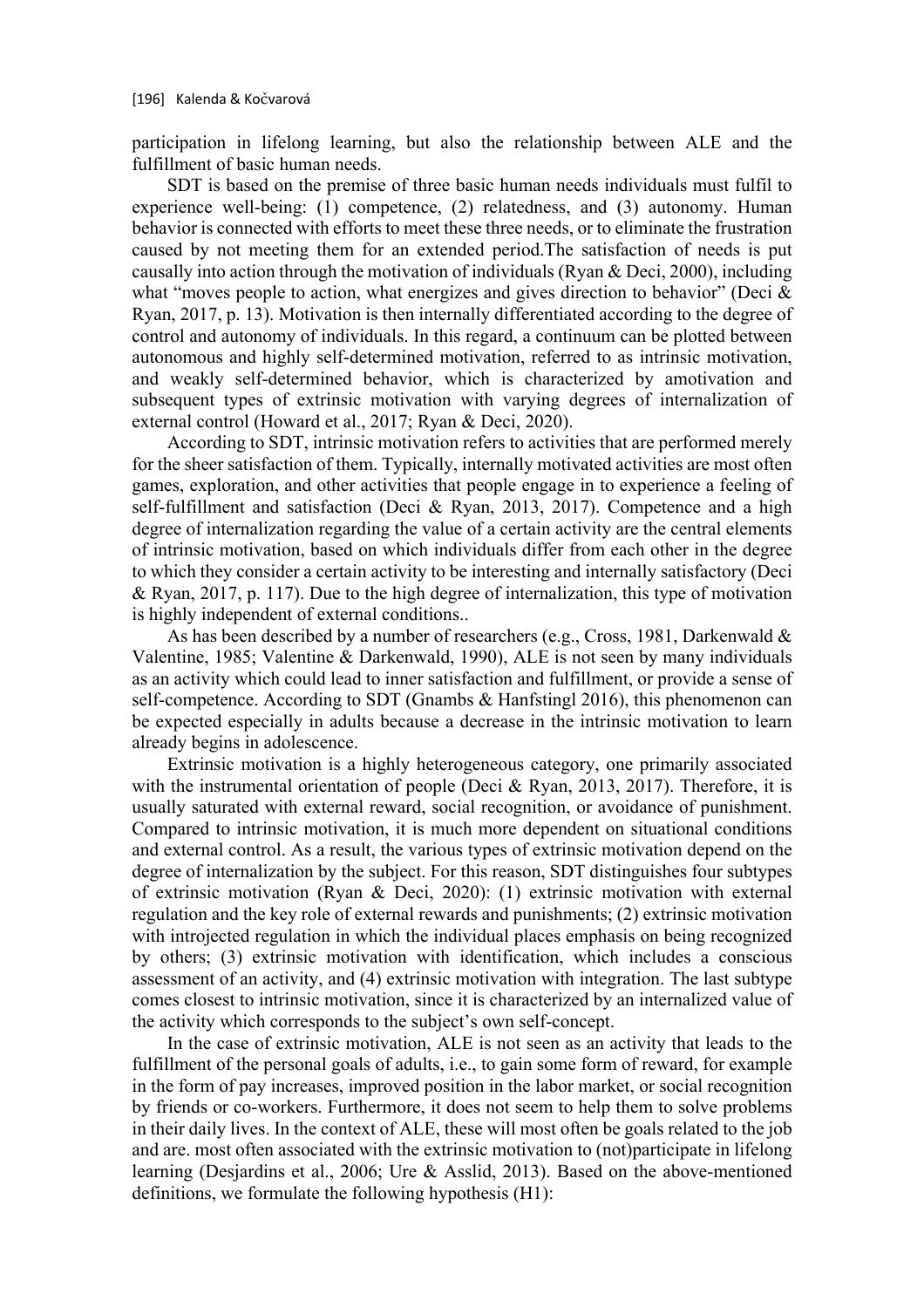*H1: Nonparticipants in ALE will show a greater degree of extrinsic motivation for nonparticipation than intrinsic motivation for nonparticipation.*

It is typical for amotivation that adults refrain from a certain behavior and show no interest in it. Therefore, amotivation is most often manifested by feeling a lack of competence or a sense that the individual is being controlled by a certain activity (Deci & Ryan, 2013, 2017).

Van Petegen et al. (2015) in this context add that what may be considered by some to be the amotivation for a particular behavior may in fact be an expression or behavior in resistance to an activity that undermines individual autonomy, belonging, or a sense of competence. For this reason, Ellen Boeren (2016, p. 71) argues that amotivation is in fact the reason adults do not participate in lifelong learning. According to her, amotivated individuals may feel alienated from ALE due to negative experiences from the past, a conclusion many other authors have also put forth (e.g., Paldanius, 2007).

*H2: Amotivation is the strongest factor of nonparticipation in ALE compared to the factors of intrinsic and extrinsic motivation.*

#### **The influence of microsocial variables on the motivation not to participate in ALE**

A wide consensus has been reached in previous research regarding the influence of a number of microsocial variables on the motivation to not to participate in ALE. In this study, we will focus on the three most relevant variables: age, gender, and level of education.

According to various studies from primary and secondary education (Gillet et al., 2012; Scherer & Preckel, 2019), the intrinsic motivation to learn decreases with age, suggesting that the intrinsic motivation not to participate should increase with the age. This trend has also been depicted in several studies in the field of ALE (Brady & Fowler, 1988; Bynum & Seaman, 1993; Desjardins et al., 2006; Ure & Asslid, 2013). They have documented that in older age cohorts the number of adults who declare extrinsic motivation not to participate considerably decreases. This shift is likely caused by declining expected utility of education in professional life. Based on these findings, we formulate the next hypothesis (H3):

*H3: In the dimension of intrinsic motivation not to participate in ALE will decrease in the category of 65+.*

Gender-oriented research (Albert Verdú et al., 2010; Blais et al., 1989; Vaculíková et al., 2020) has shown a more frequent tendency of women to engage in learning activities for other than job-related reasons. Women reported more frequently intrinsic motivation for participation, while men indicated the predominance of extrinsic and jobrelated reasons. Nevertheless, this type of research has so far been primarily focused on the motivation to participation, and has not always provided unambiguous conclusions about the influence of gender (Dämmrich et al. 2014, 2015). On this basis, we formulate the following hypothesis (H4):

*H4: In the dimension of intrinsic motivation not to participate in ALE, women will score higher than men, while in the dimension of extrinsic motivation, men will score higher than women.*

Adults with higher level of education declare that they participate in ALE due to intrinsic motivation more often than subjects with lower level of education (Dæhlen & Ure, 2009; Illeris, 2006; Ure & Asslid, 2013). According to some researchers (Boeren, 2016; Paldanius, 2007; Rubenson, 2011, 2018), less educated adults consider any form of postformal education to be a "necessary evil," or are not interested in it at all. On the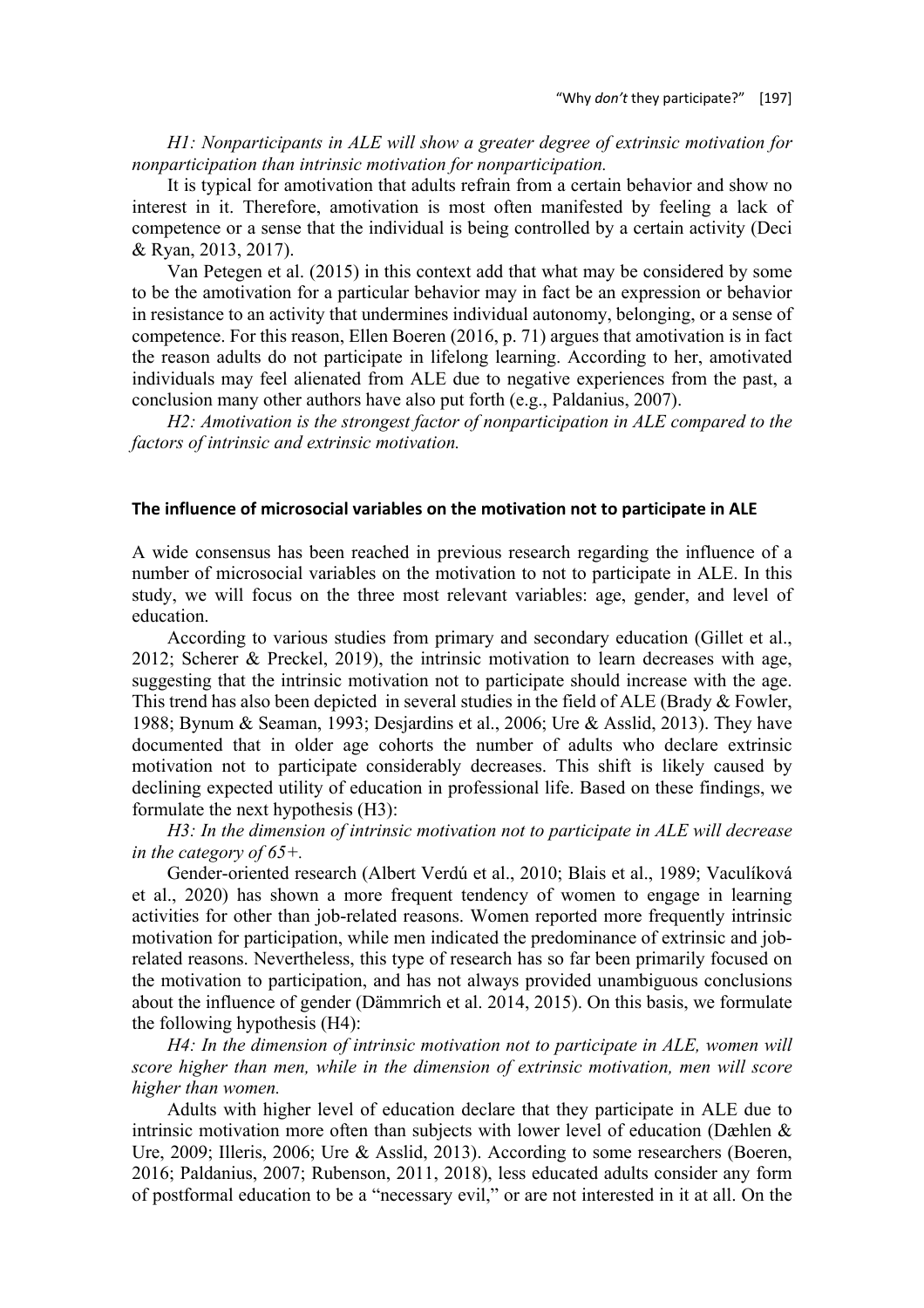other hand, highly educated adults see it more often as an "opportunity" for their selffulfillment. Regarding these findings, we formulate the following hypothesis (H5) concerning the influence of education:

*H5: In the dimension of intrinsic motivation not to participate in ALE, adults with lower education (up to ISCED3c) will achieve a higher score, while in the dimension of extrinsic motivation we assume a higher score in adults with higher education (ISCED3ab, ISCED5,6).*

## **Methodology**

## *Samples and procedures*

To test the above-stated hypotheses (H1 to H5), we conducted empirical research that included data collection with a representative sample of adults from the Czech Republic. The data collection for the purposes of the survey occurred during August to October of 2018, and was carried out with the Computer Assisted Interview technique through a specialized agency. The final data set includes 943 persons who declared nonparticipation in ALE (in formal and nonformal education) in the last 12 months before the survey. The age of the respondents ranged from 18 to 81 years (average 51, SD=19). The structure of the respondents was as follows: 466 men (49%) and 477 women (51%). Out of these individuals, 177 (19%) had achieved basic education (ISCED2); 346 (37%) vocational education (ISCED3c); 275 (29%) secondary school education (ISCED3ab), and 145 (15%) higher education (ISCED5, 6).

## *Research tool*

We used our newly developed research tool "Motivation to Nonparticipation Scale" (MNP-S), which was developed on the basis of a modified version of the Academic Motivation Scale - College version (AMS-C-28) questionnaire, introduced by Vallerand et al. (1993) to research the motivation for nonparticipation in ALE. This tool was originally used to examine motivation to participate in formal education. We were inspired by AMS because it works with all subtypes of motivation described by SDT, and because it is closest to the area of ALE in terms of the focus of its items. As part of the modification of AMS-C-28 for the purposes of our research, we maintained the structure of individual factors in accordance with SDT. However, we changed the wording of the items to fit better to ALE. At the same time, we reformulated all the items to focus on the reasons for not participation. The applied questionnaire contains a total of 29 items (see Annex 1), which in connection with SDT focus on the key dimensions of motivation.

Motivation not to participate in ALE was measured by answers on a 7-point scale, where 1 = *statement does not describe the respondent's reason at all*, and 7 = *statement fully corresponds to the respondent's reason for nonparticipation*. The controlled independent variables for testing our hypotheses related to microsocial factors (H4 to H6) were gender  $(0 = male; 1 = female)$ , 3 age categories  $(0 = 18 - 30 \text{ years}; 1 = 31 - 64 \text{ years})$ 2 = *65 - 90 years*) and 3 categories of education, where 0 = *elementary or secondary not allowing entry to tertiary education* (ISCED 2 - ISCED 3c); 1 = *upper secondary allowing entry to tertiary education* (ISCED 3ab), 3 = *tertiary* (ISCED 5, 6).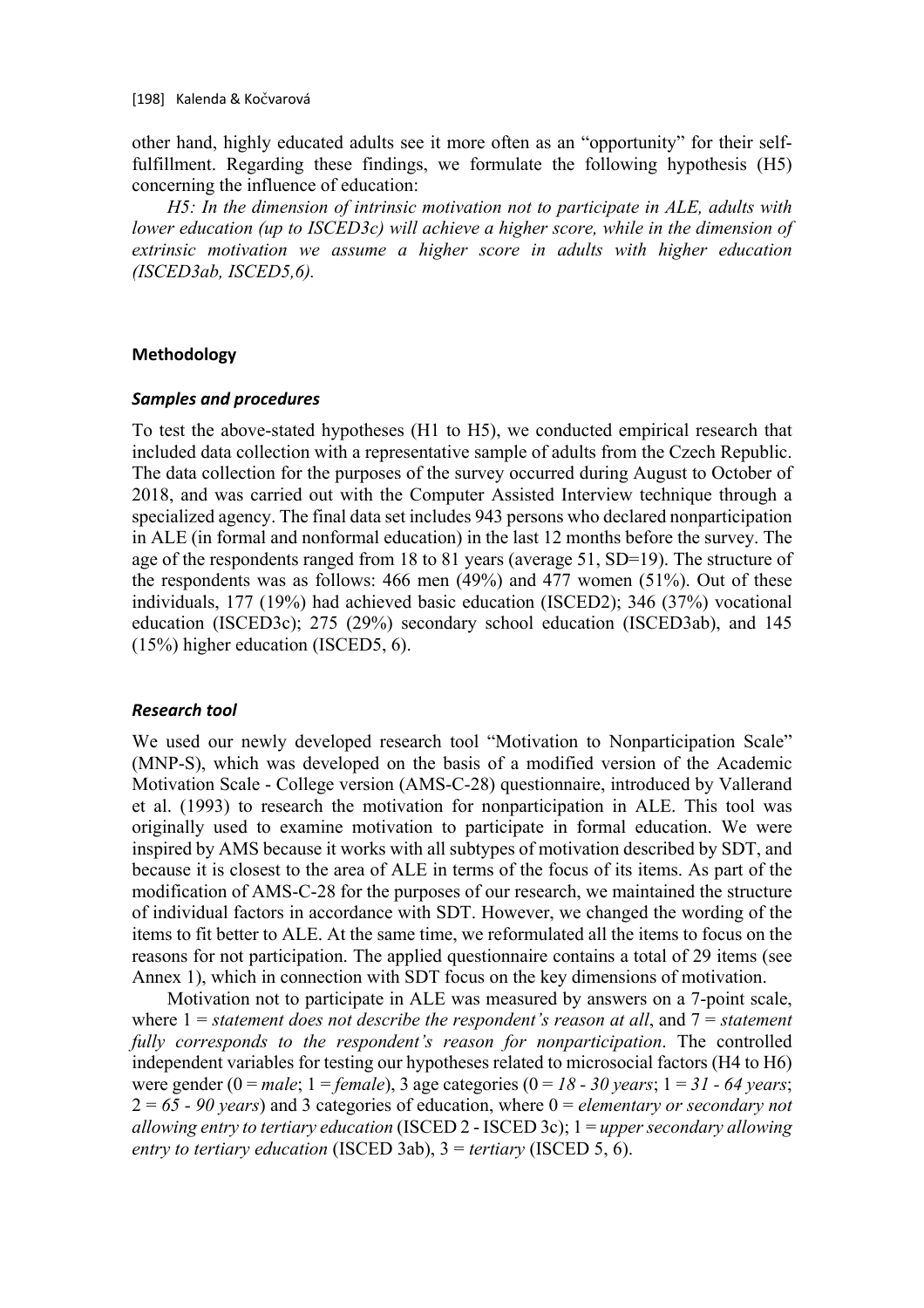## *Data analysis*

Regarding our initial secondary aim, we examined the item structure of the tool using exploratory factor analysis (EFA). As we assumed an interconnection of factors, we applied oblimin rotation. As a statistically and substantively satisfactory procedure, we adopted a three-factor solution, the structure and parameters of which, including reliability, are contained in Appendix 2. We also focused on a descriptive analysis of the resulting factors and their mutual correlations. Based on the findings, we performed a cluster analysis using the K-Means Cluster procedure, by means of which we managed to define three specific clusters of ALE nonparticipants. Finally, we focused on modeling the relationships among the variables using regression analysis in which the dependent variables were the factors of intrinsic and extrinsic motivation for nonparticipation in ALE while the predictors included microsocial variables listed above. EFA was performed in JASP version 14.1, other analyses using IBM SPSS software version 25.

### **Results**

Based on the EFA results, we created a three-factor model of reasons for nonparticipation in ALE which encompasses intrinsic motivation, extrinsic motivation, and amotivation. We reduced the number of items originally included in the questionnaire from 29 to 13, which led to the purification of the final solution and the achievement of reliable factors explaining the high percentage of variability (see Appendix 2). The strongest factor (F1 intrinsic motivation) is saturated with 5 items and explains 41% of the variance. The next factor (F2 - extrinsic motivation) is also saturated with 5 items and explains 27% of the variance, while the third factor (F3 - amotivation) is saturated with 3 items and explains 19% of the variance. The overall rate of the explained variance is 87%. The resulting scales have good internal consistency for all factors, with Cronbach's  $\alpha$  ranging between 0.839 and 0.993.

The correlation between the factors and the basic descriptive statistics is shown in Table 1. We identified a strong negative relationship between amotivation and the extrinsic motivation not to participate ( $r_p = -0.629$ ), as well as a negative correlation between intrinsic and extrinsic motivations ( $r_p = -0.197$ ). Conversely, the correlation between amotivation and intrinsic motivation is essentially zero ( $r_p = -0.042$ ). From the descriptive results, it is clear that in the case of nonparticipants in ALE the extrinsic motivation is the strongest, the intrinsic motivation is slightly weaker, and amotivation is the weakest.

|                                 | F1       | F7          | F3        | Mean  | SЕ    |
|---------------------------------|----------|-------------|-----------|-------|-------|
| $F1$ – Intrinsic motivation not |          | $-197**$    | $-.042$   | 4.803 | 2.391 |
| to participate                  |          |             |           |       |       |
| $F2 - Extrinsic$ motivation not | $-197**$ |             | $-.629**$ | 5.106 | 2.007 |
| to participate                  |          |             |           |       |       |
| F <sub>3</sub> - Amotivation    | $-.042$  | $-629^{**}$ |           | 3.886 | 1.939 |

Table 1: *Correlation and the basic statistics of the factors*

\*\*. Correlation is significant at the 0.01 level (2-tailed).

Based on the results presented so far, we were able to verify the hypotheses H1 and H2. Hypothesis H1 is accepted on the basis of a paired t-test ( $t = -2.728$ ;  $df = 942$ ;  $sig = 0.006$ ), with the difference between the extrinsic and intrinsic motivations showing as statistically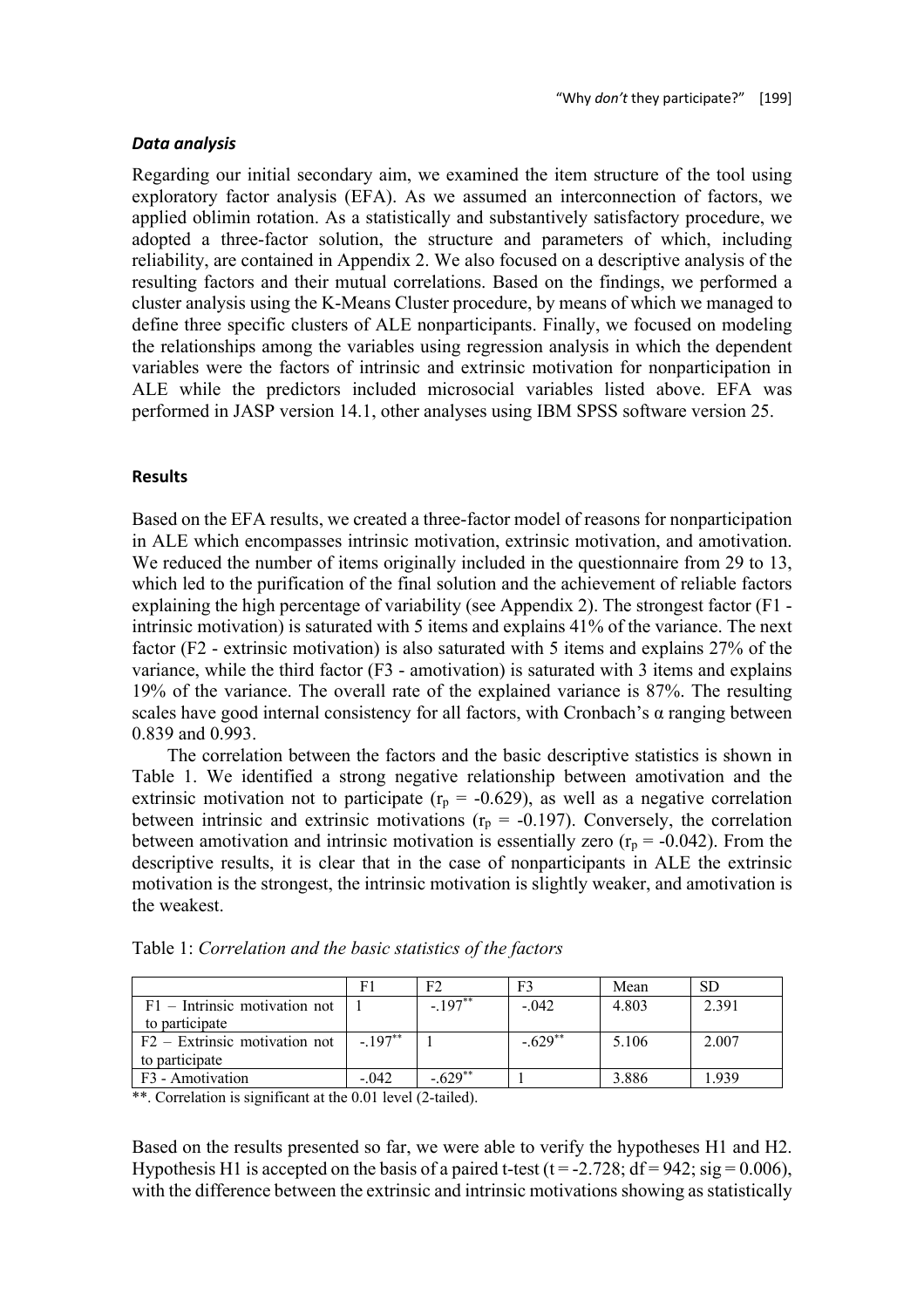significant. Nevertheless, the applied measure of substantive significance (Cohen's d, - 0.089), which indicates a substantively weak difference. On the other hand, H2 must be rejected, as respondents manifested amotivation with the weakest intensity compared to the intrinsic and extrinsic motivations. We reject the hypothesis without applying inferential statistics, asthe descriptive results are completely in contrary to the hypothesis.

Based on the cluster analysis, we identified three groups of nonparticipants according to the predominant type of motivation not to participate in ALE. Summarized in Table 2, the results show the proportions of the clusters and the average values achieved in the three monitored factors.

| Factors of motivation    | Cluster           |                               |                   |  |  |  |
|--------------------------|-------------------|-------------------------------|-------------------|--|--|--|
|                          | $C1 - Rejectors$  | C <sub>2</sub> - Opportunists | $C3 - Doubters$   |  |  |  |
|                          | $(n = 413, 44\%)$ | $(n = 322, 34\%)$             | $(n = 208, 22\%)$ |  |  |  |
| Intrinsic motivation for | 6.49              | 1.54                          | 6.50              |  |  |  |
| nonparticipation         |                   |                               |                   |  |  |  |
| Extrinsic motivation for | 6.37              | 5.77                          | 1.56              |  |  |  |
| nonparticipation         |                   |                               |                   |  |  |  |
| Amotivation              | 235               | 4 15                          |                   |  |  |  |

Table 2: *Clusters of nonparticipants in ALE according to the prevailing type of motivation*

The first cluster (C1 - Rejectors) includes the largest group of nonparticipants who showed a strong level of intrinsic and extrinsic motivation for nonparticipation in ALE, and a very weak level of motivation. The next cluster  $(C2 - Opportunists)$  is composed of adults with weak intrinsic motivation, strong extrinsic motivation, and a medium level of amotivation. The last and smallest cluster (C3 - Doubters) includes respondents who possess a strong level of amotivation and intrinsic motivation as well as, conversely, a very weak extrinsic motivation not to participate in ALE.

Table 3: *A model for intrinsic motivation not to participate*

| Predictors |                    |          | Std.  |          |           |       |       |
|------------|--------------------|----------|-------|----------|-----------|-------|-------|
|            |                    | B        | Error | Beta     |           | Sig.  | VIF   |
| (Constant) |                    | 4.729    | 0.160 |          | 29.641    | 0.000 |       |
| Gender     | female vs male     | $-0.028$ | 0.114 | $-0.006$ | $-0.245$  | 0.807 | 1.000 |
| Education  | ISCED3ab vs        | 0.418    | 0.131 | 0.079    | 3.199     | 0.001 | 1.081 |
|            | ISCED3c or         |          |       |          |           |       |       |
|            | lower              |          |       |          |           |       |       |
|            | ISCED5,6 vs        | 0.045    | 0.165 | 0.007    | 0.275     | 0.784 | 1.087 |
|            | ISCED3c or         |          |       |          |           |       |       |
|            | lower              |          |       |          |           |       |       |
| Age        | $31-64$ vs $18-30$ | 1.375    | 0.163 | 0.288    | 8.451     | 0.000 | 2.030 |
|            | $65-90$ vs $18-30$ | $-2.261$ | 0.173 | $-0.444$ | $-13.074$ | 0.000 | 2.022 |

To achieve the last partial goal while also verifying hypotheses H4 to H6, we performed a regression analysis focused on the intrinsic and extrinsic motivation not to participate. In both cases, a check of multicollinearity was included (VIF  $\leq$ 5, i.e., in accordance with the general recommendations for all predictors). The results of the analysis are included in Tables 3 and 4.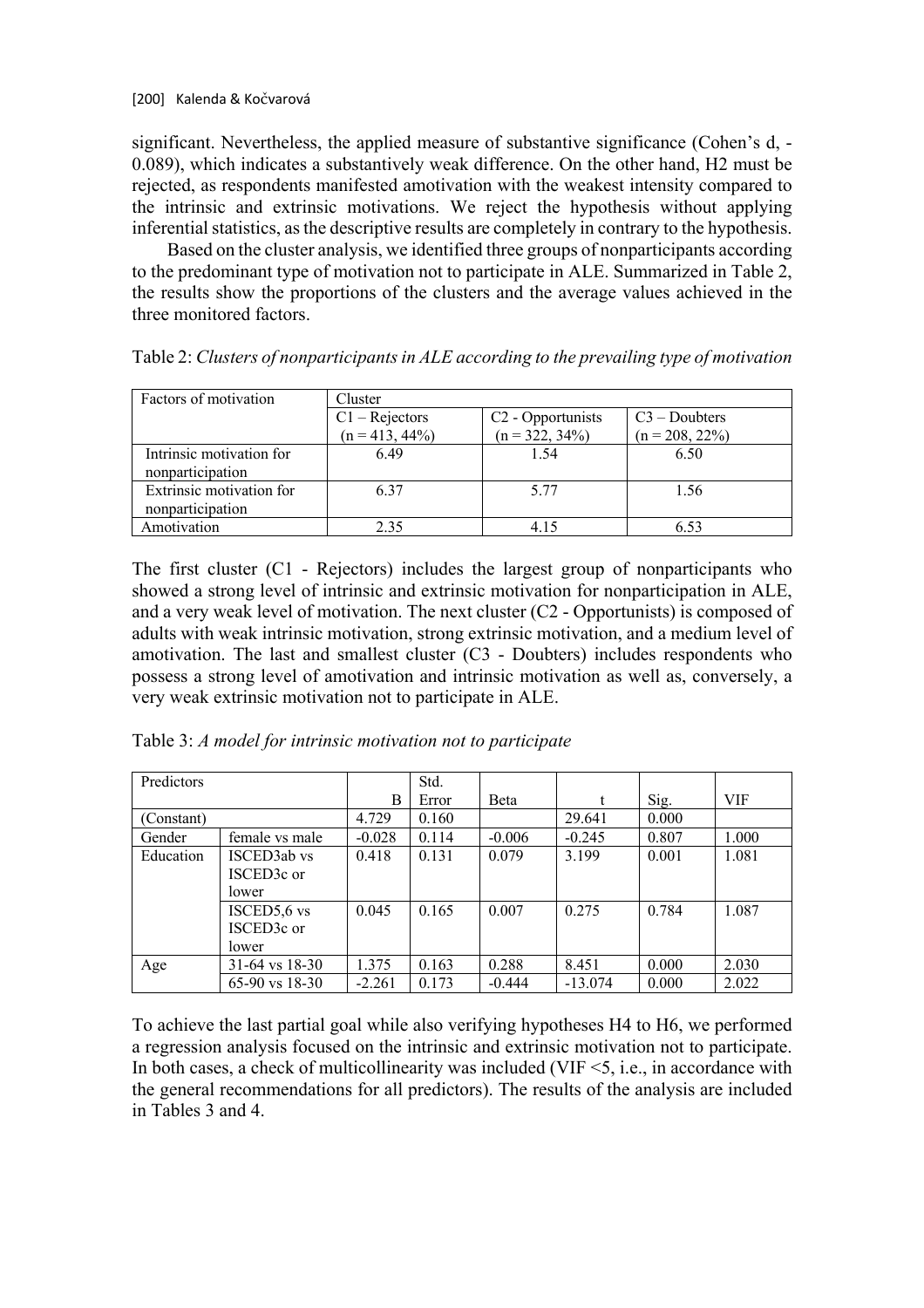| Predictors |                    | B        | Std.  | Beta     |          | Sig.  | <b>VIF</b> |
|------------|--------------------|----------|-------|----------|----------|-------|------------|
|            |                    |          | Error |          |          |       |            |
| (Constant) |                    | 5.026    | 0.180 |          | 28.000   | 0.000 |            |
| Gender     | female vs male     | 0.053    | 0.128 | 0.013    | 0.416    | 0.677 | 1.000      |
| Education  | <b>ISCED3ab</b> vs | 0.409    | 0.147 | 0.093    | 2.781    | 0.006 | 1.081      |
|            | ISCED3c or lower   |          |       |          |          |       |            |
|            | ISCED5,6 vs        | 0.411    | 0.186 | 0.074    | 2.212    | 0.027 | 1.087      |
|            | ISCED3c or lower   |          |       |          |          |       |            |
| Age        | $31-64$ vs $18-30$ | $-0.458$ | 0.183 | $-0.114$ | $-2.500$ | 0.013 | 2.030      |
|            | $65-90$ vs $18-30$ | 0.315    | 0.195 | 0.074    | 1.62     | 0.106 | 2.022      |
|            |                    |          |       |          | 0        |       |            |

#### Table 4: *A model for extrinsic motivation*

The model for intrinsic motivation (F = 163.376; df = 5; p < 0.005; R<sup>2</sup> = 47%) shows that the respondent's age has the most fundamental influence. The respondents aged 18 to 30 years are the reference category. Compared to this category, middle-aged adults (31 to 64 years) show a higher level of intrinsic motivation by about 1.4 points on a seven-point scale. On the contrary, older people (65 to 90 years) indicate a significantly lower level of intrinsic motivation, by about 2.3 points, compared to the reference group. Another difference was found in the comparison of educational groups, in which respondents with secondary level of education (ISCED3ab) manifest 0.4 points more than the reference group of participants with lower level of education (ISCED3c or lower). At the significance level of 0.01, the other results appear statistically insignificant.

The model of extrinsic motivation (F = 7.744; df = 5; p < 0.005; R<sup>2</sup> = 4%) explains the weak proportion of variability, which may be due to the nature of this type of motivation, for which other external variables probably may play a role. The results show that the level of education is statistically significant. Individuals with education at the ISCED3ab level show a 0.4 point higher level of extrinsic motivation not to participate than adults with a lower level (ISCED3c or lower). In the case of the other predictors, the results are statistically and substantively insignificant.

Based on this analysis, we accept H4, as the score regarding the intrinsic motivation not to participate in ALE decreases significantly in the category 65+. H5 was rejected because gender difference are not statistically and substantively significant. Finally, we reject H6, as no statistically significant differences are shown between groups of people with low (ISCED3c or lower) or high (ISCED5,6) education in intrinsic and extrinsic motivation.

## **Discussion**

#### *Motives for nonparticipation in ALE*

This study aimed to examine reasons for not participating in ALE. Consistently with premises of SDT, we found that adults do not participate due to three basic motives: (1) intrinsic, (2) extrinsic motivation, and (3) amotivation. All types function as strong dispositional factors for nonparticipation.

As for the autonomy of these factors, the starting points of SDT (Deci & Ryan, 2017; Ryan & Deci, 2019, 2020) were partially confirmed, as we found a negative correlation between intrinsic and extrinsic motivation and amotivation and extrinsic motivation. In contrast, the correlation between amotivation and intrinsic motivation was zero. The likeable cause of this empirical proximity is that these factors are empirically measured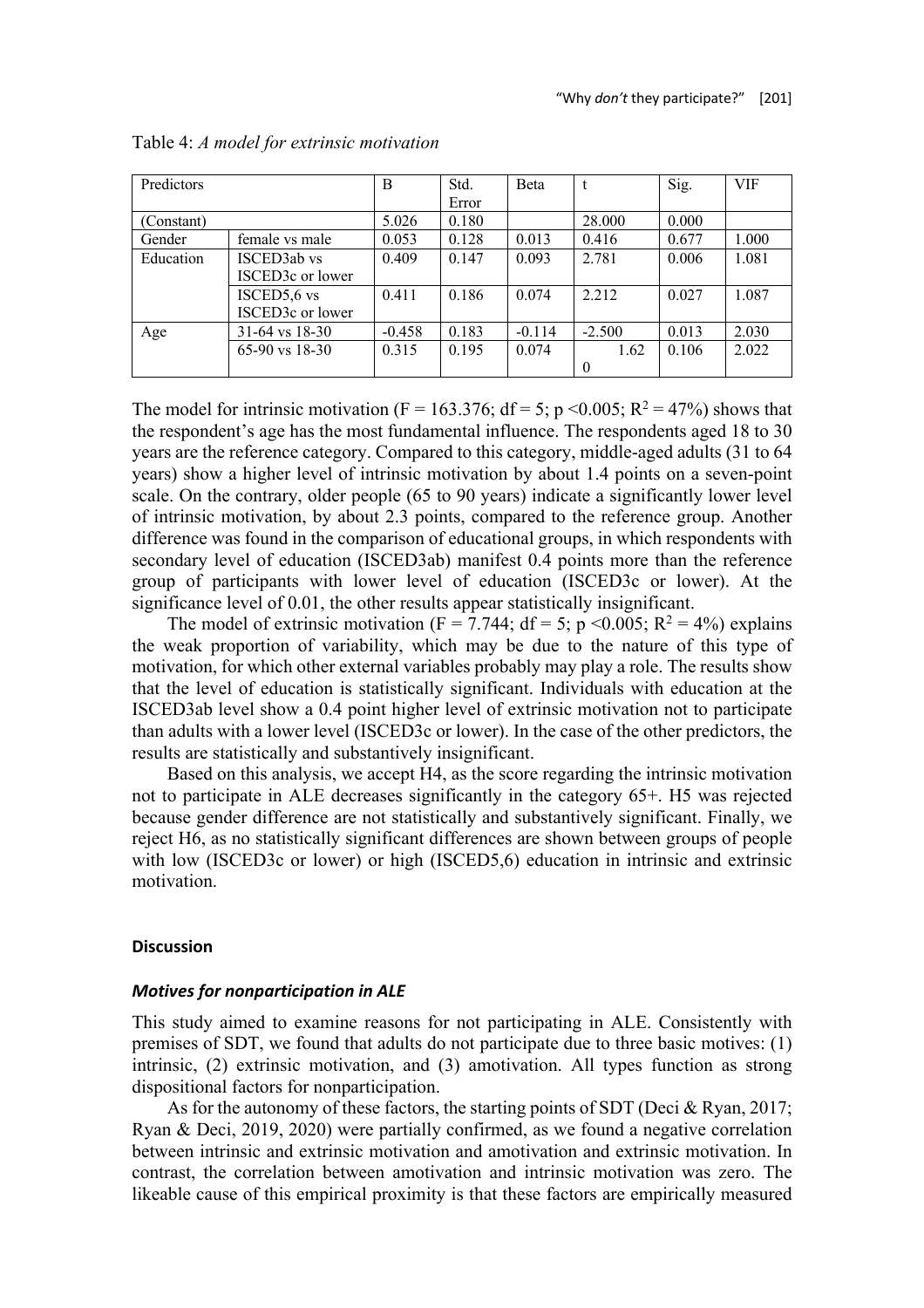by items that dominantly focus on the meaningfulness of ALE (see Appendix 2). In the case of amotivation, adults question the meaningfulness of ALE as such (e.g., "I don't know what it could bring me."). In the case of intrinsic motivation, the reasons for nonparticipation are lack of self-fulfillment and self-satisfaction ("The offered further education does not allow me to learn things that really interest me."). Although the degree of internalization of control is different in each of the factors, the respondents do not perceive them as important, as they both refer to the meaningfulness of organized learning.

Furthermore, we did not find significant differences in extrinsic motivation based on the degree of internalization of control. The factor analysis did not show that the different subtypes of extrinsic motivation were separate factors. Respondents understand them as a set of external reasons for not participating in ALE. To sum up, these reasons are seen as a totality indicating the absence of external pressure, whether it be pressure from the labor market, the employer, or the family, or whether it is their own self-concept and internalization of the value of ALE. In the light of the current literature on SDT, these findings are not surprising, as the assumptions regarding the autonomy of individual motivation has already been pointed out by some studies (Gagné et al., 2014; Kyndt et al., 2013b; Van den Broeck et al., 2013).

Contrary to what could be expected according to some authors (Boeren, 2016), it turned out that the strongest reason for nonparticipation is not amotivation, but extrinsic motivation. In this regard, we confirm the evidence provided by the numerous researchers (Boeren & Holford, 2016, Desjardins, 2017; Rubenson, 2018; Ure & Asslid, 2013) who stressed that adults do not participate in ALE mainly because it does not brings benefits to them in terms of goals fulfillment or the affirmation of their own self-conception.

# *Typology of nonparticipants*

We also dealt with the typology of nonparticipants, which allows us to address the question of why adults are not motivated to participate in ALE based on their subjective attitudes. Through a cluster analysis, we identified three main groups:

- 1. *ALE rejectors*. These adults have both very strong intrinsic and extrinsic motivation. The group has the most negative attitudes towards ALE and is also the most numerous (44% of the respondents). Respondents in this group are convinced that ALE is an activity in which they do not find self-realization, and it does not help them to realize their goals and meet the expectations of others.
- 2. *Opportunists*. This is the second largest group (34% of the respondents). These are actors who do not participate predominantly due to extrinsic motivation. ALE is not perceived as a means to improve or secure their job position. At the same time, they consider organized lifelong learning to be an activity that either threatens their self-conception, as it may reveal deficiencies in their knowledge and skills, or it is not required of them by their family or employers.
- 3. *Doubters*. This group includes adults who have not only a strong intrinsic motivation not to participate, but also the strongest amotivation. This is the smallest portion of the respondents (22%). It is characteristic for them that they doubt the meaningfulness of further education, both for their self-development and in terms of the importance of ALE itself, which explains their indifference to it.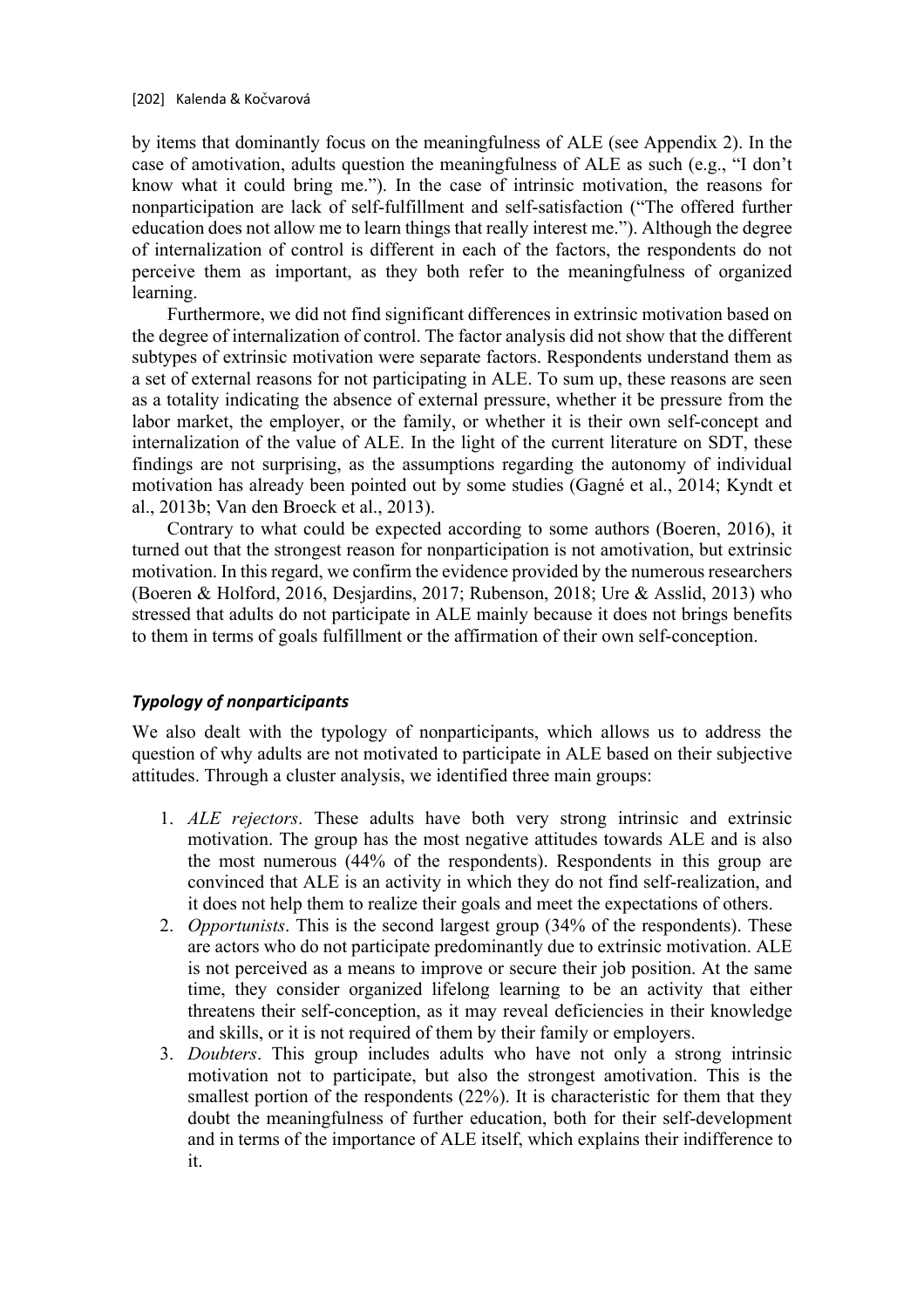In terms of microsocial characteristics of individual groups, it is interesting that the "rejectors" include mainly people with higher education (ISCED 4-6) aged 30 to 64. According to the assumptions of the existing literature (Boeren, 2016; Desjardins et al., 2006; Rubenson, 2018), most of these adults should want to be involved in ALE, i.e., due to a higher level of education and a more positive experience with it, more educated people have a better predisposition for ALE. However, in the case of highly educated nonparticipants, we can see a sharp refusal to participate In the social context of our respondents, this is probably due to the mismatch between their qualification requirements and current requirements in the Czech labor market. This is also evidenced by the fact that more than 30% of university graduates feel overqualified for the work they perform (Koucký et al., 2014). In addition, according to the results of the AES2016, the share of people who previously participated in ALE but do not plan to continue their education fell sharply (Kalenda & Kočvarová, 2019).

The "opportunists" mostly include adults over the age of 60, with lower secondary education (ISCED 3). The opportunistic therefore correspond to the older age groups of the Czech population, in which people with a secondary level of education predominate. The high incidence of extrinsic motivation not to participate is logical for them, as ALE cannot effectively help them to improve and/secure their job position. In addition, adults in the older age groups show a higher level of apprehension to education and a lower level of expectation by others that they should continue to be educated (Merriam  $\&$ Baumgartner, 2020).

Finally, the cluster of "doubters" is dominated by middle-aged adults with a lower level of education (ISCED 2-3). The high incidence of actors with these attitudes towards ALE is in line with previous findings (Boeren, 2016; Desjardins, 2017; Illeris, 2006; Rubenson, 2011, 2018) showing that low-educated adults very often describe feelings that ALE is meaningless in their lives as well as sense of alienation associated with it.

To conclude, our analysis offers a different typology of nonparticipants as compared to that previously presented by Valentine and Darkenwald (1990, see also Darkenwald & Valentine 1985), who formulated a typology of five groups of nonparticipants based on: (1) personal problems; (2) lack of self-confidence; (3) price of education offered; (4) lack of interest in organized education, and (5) lack of interest in available courses. Our threefactor typology focusing on the dispositional factors of nonparticipation partially overlaps with the Valentine and Darkenwald´s typology in terms of the lack of self-confidence and the use of a cluster of subjects who are not involve due to lack of interest in organized education and available courses. While the factor of lack of self-confidence partly coincides with the extrinsic motivation not to participate, the factor of lack of interest in organized education is related to our concept of intrinsic motivation and amotivation. Despite these similarities, our typology not only shows that individuals have more varied motives influencing their reasons for not participating, but also points out the social determinants of their decision-making.

# *The role of structural factors*

The last secondary objective was to identify key microsocial factors influencing the prevailing reasons for not participating in ALE. In the case of the influence of age, we confirm certain findings from previous studies (Brady & Fowler, 1988; Bynum & Seaman, 1993; Ure & Asslid, 2013). In this regard, we found that intrinsic motivation decreases significantly among people aged 65+. The decisions of adults in older age cohorts about participation in further education are determined by extrinsic reasons.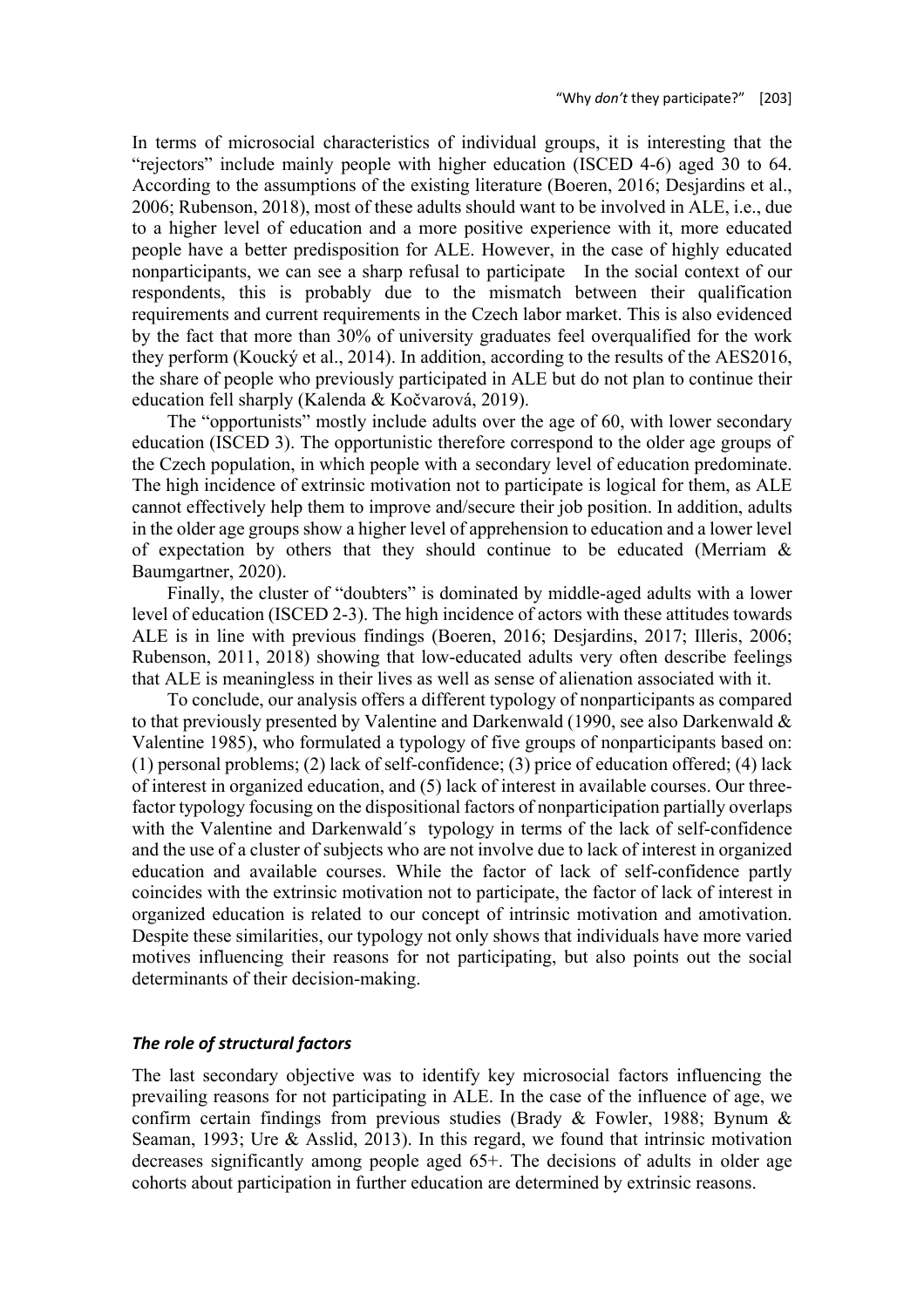According to the data, women do not manifest differences in intrinsic or extrinsic motivation in comparison to men. Thus, the differences in reasons for participation in ALE that other studies have revealed (Albert Verdú et al., 2010; Blais et al., 1989; Vaculíková et al., 2020) do not express the same logic regarding the motivation not to participate. One reason for this result may be that nonparticipants see in ALE opportunities for self-realization and satisfaction to a much lesser extent as compared to participants. We should add that other studies using gender as a variable also show inconsistent results (Dämmrich et al., 2014). In this case, the impacts of this variable is mediated by both the structure of the welfare state and the gender culture in a particular country (Dämmrich et al., 2015).

Contrary to theoretical assumptions (Dæhlen & Ure, 2009; Illeris, 2006; Ure & Asslid, 2013), we did not find the significance of education on reasons for not participating in ALE. This is probably because in highly educated adults external reasons for nonparticipation are very often associated with internal reasons for nonparticipation. In the Czech Republic, the reasons go hand in hand with skill mismatches, as mentioned above. In low-educated respondents, the reasons are accompanied by a significant effect of amotivation, which plays a vital role in this social group and reduces the influence of the purely intrinsic motivation.

## *Implications for practice*

In addition to the theoretical conclusions, our findings also have interesting implications for policy in this area. Beyond the recommendations formulated by other authors and international policy papers (Desjardins, 2017; UNESCO, 2019, 2020), we believe that the motivation of nonparticipants should not be understood uniformly, as motivation is much more differentiated both in its sources and in terms of social occurrence. We should therefore individualize measures to support motivation for ALE regarding the motivational profiles of nonparticipants.

In the case of "doubters" about the meaningfulness of ALE, it is necessary to promote further education more as a valuable activity that can significantly enrich adults and bring them benefit not only in the job-related but also non-job-related areas.

In increasing the interest of "opportunists" in ALE, policy measures should be designed towards creating rewarding possibilities to motive adults to engage in further education. These may not only be opportunities for vocational training, but also for freetime, civic activities and community education, which may be particularly relevant and useful for older adults.

## *Limitations and directions of future research*

One of the main limitations of the presented study is its exclusive focus on subjective attitudes towards ALE. Factors involved in the final decision to participate are much more complex and operate on several levels (Baert et al., 2006; Boeren, 2016, 2017), including situational and institutional factors (Cross, 1981; Darkenwald & Valentine, 1985; Rubenson, 2018; Rubenson & Desjardins, 2009). It is necessary to take into account other types of obstacles in the form of situational, institutional barriers, or various models of the welfare state and skill-production regime, all of which directly and indirectly affect the formation of the cluster of nonparticipants in the case of ALE "rejectors."

While our results may seem to challenge some claims of the proponents of SDT (Deci & Ryan, 2017, 2019, 2020) regarding the cultural universality of sources of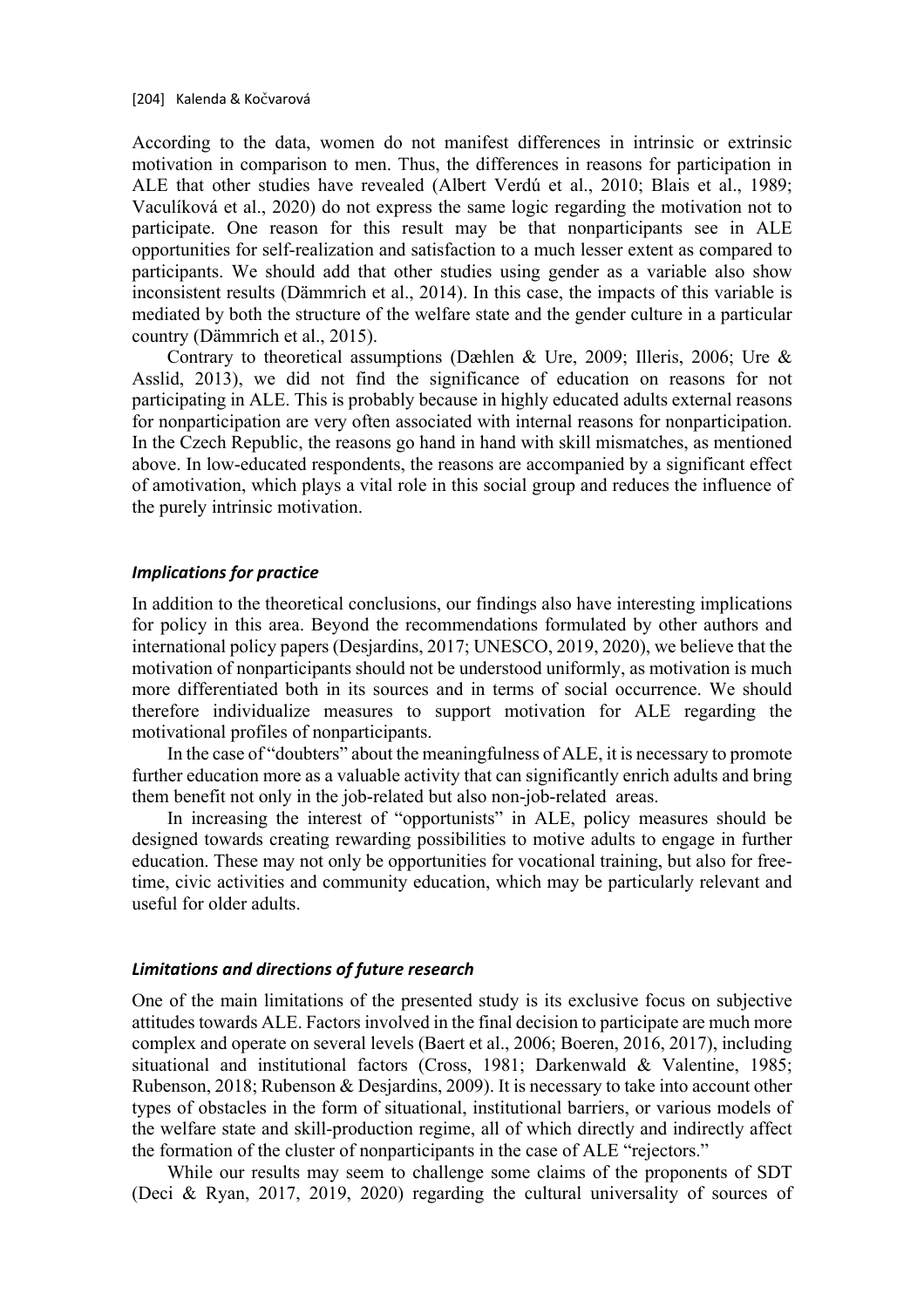motivation, the findings were undoubtedly influenced significantly by the unique sociocultural environment of the Czech Republic, where the empirical research was conducted. We know from comparative surveys that the Czech Republic, together with other post-Communist countries and the countries of southern Europe, form one of the regions with the highest occurrence of dispositional barriers (Roosmaa & Saar, 2017). As a result, these barriers may be felt much more strongly.

Two directions for future studies might follow from these limits: a more detailed examination of the interaction of reasons for nonparticipation in ALE and their situational and institutional determinants, and an international comparison of the motivation for nonparticipation. Either or both research tracks would shed light on socio-cultural factors of reasons both for and against participation.

## **Declaration of Conflicting Interests**

The author declares no potential conflicts of interest with respect to the research, authorship or publication of this article.

## **Funding**

This work was supported by the Czech Science Foundation (GACR) through the project Blind Spots of Nonformal Education in the Czech Republic: Non-participants and their Social Worlds, GA 19-00987S.

#### **References**

- Albert Verdú, C., García-Serrano, C., & Hernanz, V. (2010). On-the-job training in Europe: Determinants and wage returns. *International Labour Review*, *149*(3), 315-341. https://doi.org/10.1111/j.1564- 913X.2010.00089.x
- Antikainen, A. (2006). In search of the Nordic model in education. *Scandinavian Journal of Educational Research, 50*(3), 229-243. https://doi.org/10.1080/00313830600743258
- Baert, H., De Rick, K., & Van Valckenborgh, K. (2006). Towards the conceptualisation of learning climate. In R. Vieira de Castro, A. V. Sancho, & V. Guimaraes (Eds.), *Adult education: new routes new landscapes* (pp. 87-111)*.* Braga: University de Minho.
- Blais, J.-G., Duqueite, A., & Painchaud, G. (1989). Deterrents to women's participation in work-related educational activities. *Adult Education Quarterly*, 39(4), 224-234. https:// doi.org/10.1177/0001848189039004004
- Blunt, A., & Yang, B. (2002). Factor structure of the adult attitudes toward adult and continuing education scale and its capacity to predict participation behaviour: Evidence for adoption of a revised scale. *Adult Education Quarterly, 52*(4), 299-314. https://doi.org/10.1177/074171302400448627
- Boeren, E. (2016). *Lifelong Learning Participation in a Changing Policy Context. An Interdisciplinary Theory*. London: Palgrave Macmillan.
- Boeren, E. (2017). Understanding adult lifelong learning participation as a layered problem. *Studies in Continuing Education, 39*(2), 161-175. https:// doi.org/10.1080/0158037X.2017.1310096
- Boeren, E. (2018). The methodological underdog: A review of quantitative research in the key adult education journals. *Adult Education Quarterly, 68*(1), 63-79. https://doi.org/10.1177/0741713617739347
- Boeren, E. (2019). Quantitative Research in Research on the Education and Learning of Adults. In A. Fejes, & E. Nylander. (Eds.), *Mapping out the Research Field of Adult Education and Learning* (pp. 139-155). Cham: Springer.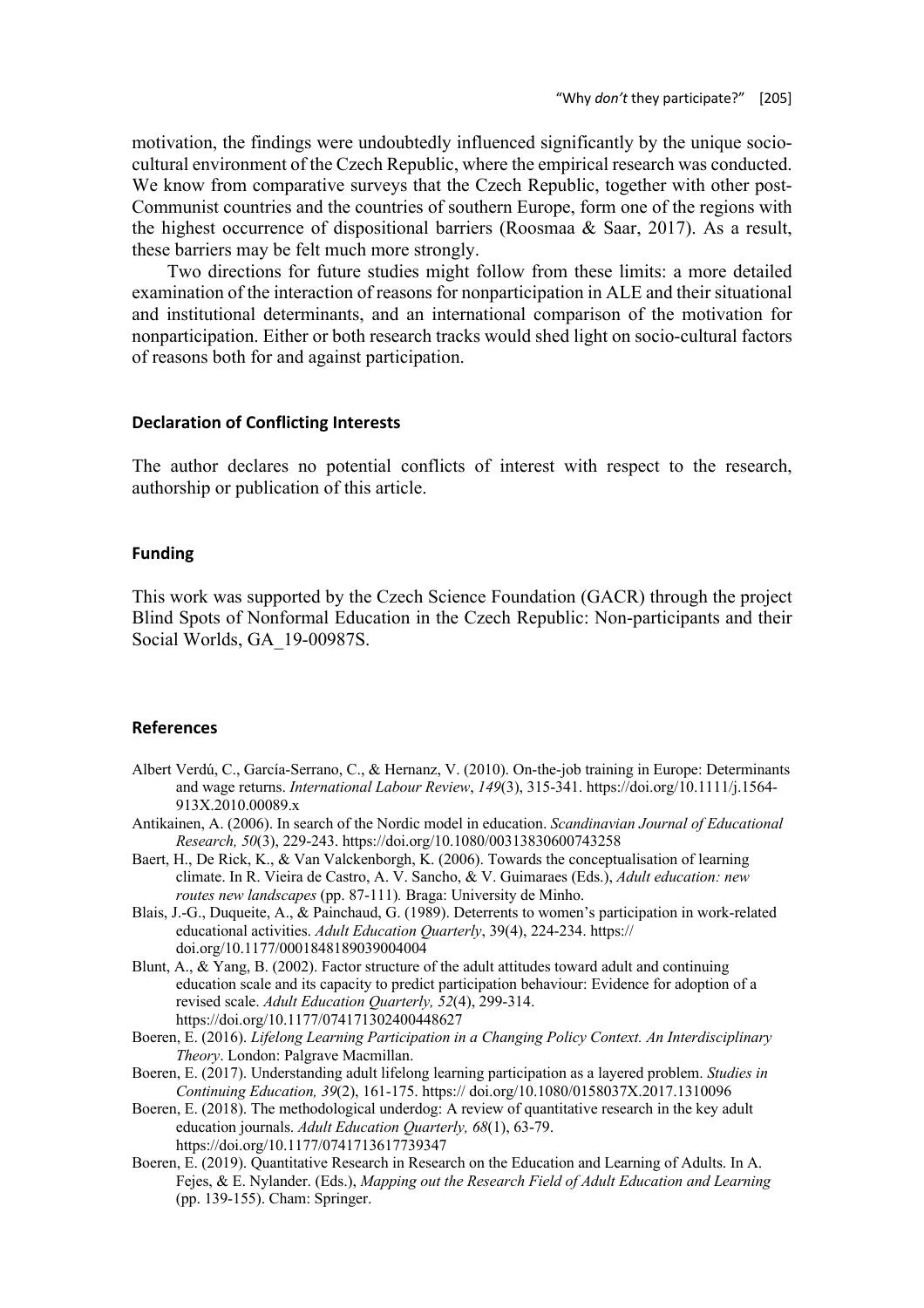- Boeren, E., & Holford, J. (2016). Vocationalism varies (a lot): A 12-country multivariate analysis of participation in formal adult learning. *Adult Education Quarterly, 66*(2), 120-142. https://doi.org/10.1177/0741713615624207
- Boeren, E., Nicaise, I., & Baert, H. (2010). Theoretical models of participation in adult education: The need for an integrated model. *International Journal of Lifelong Education, 29*, 45—61. https://doi.org/10.1080/02601370903471270
- Boeren, E., Holford, J., Nicaise, I., Baert, H. (2012a). Why do adults learn? Developing motivational typology across twelve European countries. *Globalisation, Societies and Education*, 10, 247-269. https://doi.org/ 10.1080/14767724.2012.678764
- Boeren, E., Nicaise, I., Roosmaa, E. L., Saar, E. (2012b). Formal Adult Education in the spotlight: Profiles, motivation, and experiences of participants in 12 countries. In S. Riddel, J. Markowitsch, & E. Weeden (Eds.), *Lifelong learning in Europe: Equality and efficiency in balance* (pp. 63-86). Bristol: Polity Press.
- Boshier, R. (1971). Motivational orientations of adult education participants: a factor analytic exploration of Houle's typology. *Adult Education*, *21*(2), 3-26. https://doi.org/10.1177/074171367102100201
- Boshier, R. (1977). Motivational Orientations Re-Visited: Life-Space Motives and the Education Participation Scale. *Adult Education Quarterly*, *27*(2), 89-115. https://doi.org/10.1177/074171367702700202
- Brady, E. M., & Fowler, M. L. (1988). Participation motives and learning outcomes of older learners. *Educational Gerontology,* 14, 45–56. https://doi.org/10.1080/0380127880140104
- Bynum, L. L., & Seaman, M. A. (1993). Motivations of third-age students in Learning in Retirement institutes. *Continuing Higher Education Review, 57*(1), 12-22.
- Cincinnato, S., De Wever, B., Van Keer, H., & Valcke, M. (2016). The Influence of Social Background on Participation in Adult Education: Applying the Cultural Capital Framework. *Adult Education Quarterly*, *66*(2), 143-168. https://doi.org/10.1177/0741713615626714
- Courtney, S. (1992). *Why do adults learn? Towards a theory of participation in adult education*. London: Routledge.
- Cross, P. K. (1981). *Adults as Learners. Increasing Participation and Facilitating Learning*. San Francisco: Jossey-Bass.
- Darkenwald, G. G., & Valentine, T. (1985). Factor of deterrents to public participation in adult education. *Adult Education Quarterly*, *35*(4), 177-193. https://doi.org/10.1177/0001848185035004001
- Dämmrich, J., de Vilhena, D. V., & Reichart, E. (2014). Participation in adult learning in Europe: The impact of country-level and individual characteristics. In H. P. Blossfeld, E. Kilpi-Jakonen, D. V. de Vilhena & S. Buchholz (Eds.), *Adult learning in modern societies: An international comparison from a life-course perspective* (pp. 29-55). Cheltenham and Northampton: Edward Elgar.
- Dämmrich, J., Kosyakova, Y., & Blossfeld, H-P. (2015). Gender and job-related non-formal training: A comparison of 20 countries. *International Journal of Comparative Sociology, 56*(6), 433-459. https://doi.org/10.1177/0020715215626769
- Dæhlen, M., & Ure, O. B. (2009). Low-Skilled Adults in Formal Continuig Education: Does Their Motivation Differ from Other Learners? *International Journal of Lifelong Education*, *28*(5), 661- 674. https://doi.org/10.1080/02601370903189948
- Deci, E. L., & Ryan, R. M. (2013). *Handbook of self-determination research*. Rochester: University of Rochester Press.
- Deci, E. L., & Ryan, R. M. (2017). *Self-Determination Theory. Basic Psychological Needs in Motivation, Development nad Wellness*. New York: The Guilford Press.
- Desjardins, R. (2017). *Political Economy of Adult Learning Systems. Comparative Study of Strategies, Policies, and Constraints*. London: Bloomsbury.
- Desjardins, R., Rubenson, K., & Milana, M. (2006). *Unequal Chances to Participate in Adult Learning: International Perspectives*. Paris: UNESCO.
- Gagné, M., Forest, J., Vansteenkiste, M., Crevier-Braud, L., Van den Broeck, A., Aspeli, A., ... Westbye, C. (2014). The multidimensional work motivation scale: Validation evidence in seven languages and nine countries. *European Journal of Work and Organizational Psychology*. ttp://dx.doi.org/10.1080/1359432X.2013.877892.
- Gillet, N., Vallerand, R. J., & Lafreniere, M. K. (2012). Intrinsic and extrinsic school motivation as a function of age: The mediating role of autonomy support. *Social Psychology of Education, 15*, 77- 95. https://doi.org/10.1007/s11218-011-9170-2
- Gnambs, T., & Hanfstingl, B. (2016). The decline of academic motivation during adolescence: An accelerated longitudinal cohort analysis on the effect of psychological need satisfaction. *Educational Psychology, 36*(9), 1691-1705. https://doi.org/10.1080/01443410.2015.1113236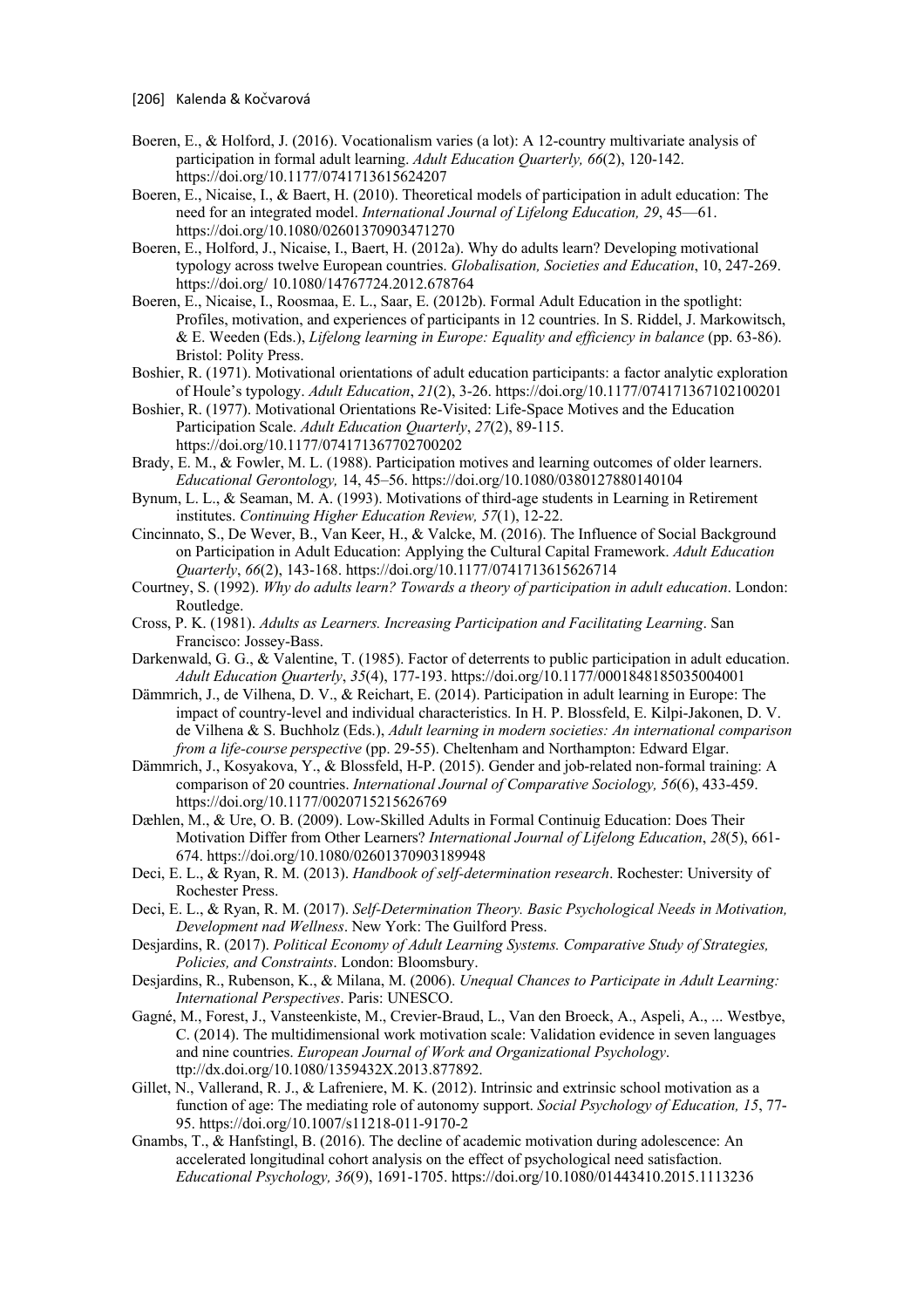- Gorard, S., & Selwyn, N. (2005). What makes a lifelong learner? *Teacher College Record*, *107*(6), 1193– 1216. https://doi.org/10.1111/j.1467-9620.2005.00510.x
- Houle, C. O. (1961). *The Inquiring Mind*. Madison: The University of Wisconsin Press.
- Hovdhaugen, E., & Opheim, V. (2018). Participation in adult education and training in countries with high and low participation rates: demand and barriers. *International Journal of Lifelong Education*, *37*(5), 560–577.
- Howard, J. L., Gagné, M., & Bureua, J. S. (2017). Testing a continuum structure of self-dtermined motivation A meta-analysis. *Psychological Bulletin*, *143*(2), 1343-1377. https://doi.org/10.1037/bul0000125
- Illeris, K. (2006). Lifelong Learning and Low-Skilled. *International Journal of Lifelong Education, 25*(1), 15-28. https://doi.org/10.1080/02601370500309451
- Isaac, E., Guy, T., & Valentine, T. (2001). Understanding African American learners' motivations to learn in church-based adult education. *Adult Education Quarterly, 52*(1), 23-38. https://doi.org/10.1177/07417130122087377
- Kalenda, J., & Kočvarová, I. (2019). Approaching Limits of Participation? Trends in demand for Nonformal Education in the Czech Republic. *European Proceeding of Social and Behavioural Sciences 72,* 611–624.
- Koucký, J.; Ryška, R. & Zelenka, M. (2014). *Reflexe vzdělávání a uplatnění absolventů vysokých škol. Výsledky šetření REFLEX 2013*. Praha: Univerzita Karlova v Praze, Pedagogická fakulta.
- Kyndt, E., Govaerts, N., Keunen, L., & Dochy, F. (2013a). Examining the learning intentions of lowqualified employees: a mixed method study. *Journal of Workplace Learning*, *25*(3), 178-197. https://doi.org/ 10.1108/13665621311306556
- Kyndt, E., Raes, E., Dochy, F., & Janssens, E. (2013b). Approaches to learning at work: Investigating work motivation, workload and choice independence. *Journal of Career Development*, *40*(4), 271– 291.
- Maurer, T. J., Weiss, E., Bacheite, F. (2003). A model of Involvement in work-related learning and development activity. The effects of industrial, situational motivational, and age variables. *Journal of Applied Psychology, 88*(4), 707-724. https://doi.org/10.1037/0021-9010.88.4.707
- Merriam, S. B., & Baumgartner, L. M. (2020). *Learning in Adulthood. A Comprehensive Guide*, Fourth Edition. Hoboken, NJ: Josssey-Bass.
- Mulenga, D., & Liang, J. S. (2008). Motivations for older adults' participation in distance education: A study at the National Open University of Taiwan. *International Journal of Lifelong Education, 27*(3), 289-314. https://doi.org/10.1080/02601370802047791
- Nolen, S. (2020). A situative turn in the conversation on motivation theories. *Contemporary Educational Psychology*, *61*. ttps://doi.org/10.1016/j.cedpsych.2020.101866
- Paldanius, S. (2007). The rationality of reluctance and indifference toward adult education. In L. Servage, & T. Fenwick (Eds.), *Proceedings of the 48th Annual American Adult Education Research Conference* (pp. 471-476). Minneapolis: University of Minnesota.
- Patterson, M. B. (2018). The Forgotten 90%: Adult Nonparticipation in Education. *Adult Education Quarterly*, 68(1), 41-62. https://doi.org/10.1177/0741713617731810
- Psacharopoulos, G. P. (2006). The value of investment in education: Theory, evidence and policy. *Journal of Education Finance,* 32, 113-126. https://*doi*.org/10.1007/978-94-6209-794-0\_8
- Regmi, K. D. (2015). Lifelong learning: Foundational models, underlying assumptions and critiques. *International Review of Education, 61*(1), 133-151, https://doi.org/10.1007/s11159-015-9480-2
- Robert, P. (2012). The sociodemographic obstacles to participation in lifelong learning across Europe. In S. Riddell, J. Markowitsch & E. Weedon (Eds.), *Lifelong learning in Europe: equity and efficiency in the balance* (pp. 87-101). Bristol: Policy Press.
- Rubenson, K. (1977). *Participation in recurrent education: a research review*. *Meeting of National delegates on Developments in Recurrent Education.* Toronto: Canada
- Rubenson, K. (2011). Barriers to Participation in Adult Education. In K. Rubenson (Ed.), *Adult Learning and Education* (pp. 216-224). London: Elsevier.
- Rubenson, K. (2018). Conceptualizing Participation in Adult Learning and Education. Equity Issues. In M. Milana, S. Webb, J. Holford, R. Waller, & P. Jarvis, (Eds.), *The Palgrave International Handbook on Adult and Lifelong Education and Learning.* Palgrave (pp. 337-357). London: Palgrave Macmillan.
- Rubenson, K., & Desjardins, R. (2009). The Impact of Walfare State Requierements on Barriers to Participation in Adult Education: A Bounded agency model. *Adult Education Qaurterly*, *59*(3), 187-207. https://doi.org/10.1177/0741713609331548